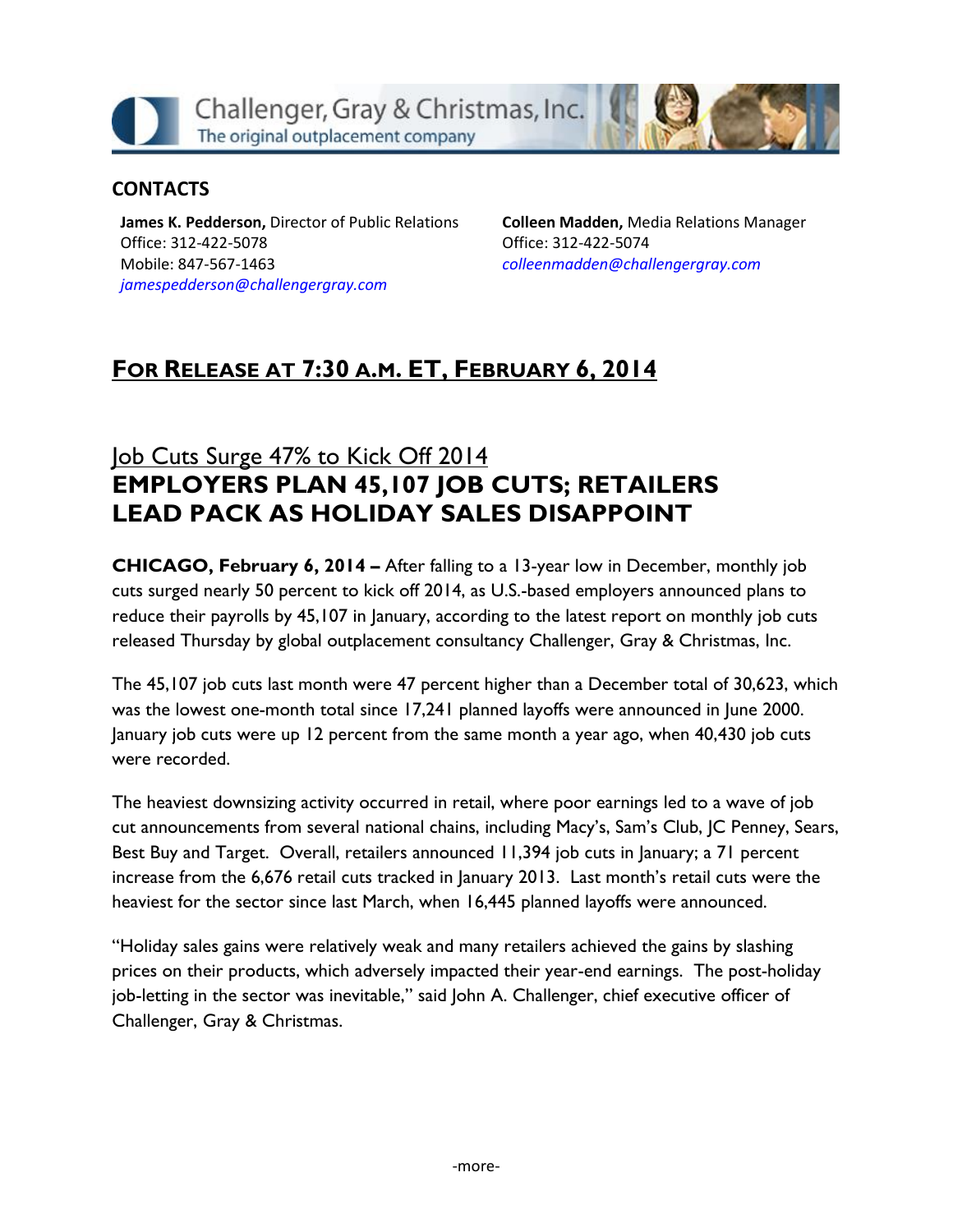"Retail employment will, in fact, fall further than the announced job cuts indicate. Starting in January, retailers started shedding the tens of thousands of temporary seasonal workers hired to help handle the holiday rush. The announced job cuts, on the other hand, will impact fulltime, permanent workers in the stores and at the corporate offices of these struggling chains," he added.

J.C. Penney Co., for example, announced that it would be cutting 2,000 workers from its payrolls through the closure of 33 stores. Meanwhile, reports indicate that Macy's will rely on a combination of store closures, job cuts among front-end store personnel, as well as a reduction in some merchandise planning positions and central office roles to reduce its headcount by 2,500 jobs.

Not every sector announcing job cuts is struggling. Several significant job-cut announcements came from companies in the high-flying technology sector. The computer industry ranked second among January job cutters, announcing plans to shed 6,456 during the month. That was up 146 percent from the previous January when these firms announced 2,626 job cuts.

"Perhaps the most notable cuts in the tech sector came from Intel and EMC Corp. In both cases, the cuts were due to shifts in business strategies. In these situations, it is not uncommon for job cuts to occur in one area while hiring occurs in another. In fact, EMC indicated in its announcement that it expects to end 2014 with the same number of employees it had to begin the year," said Challenger.

The financial sector, which finished 2013 as the top job-cutting sector of the year with 60,962 announced layoffs, started 2014 as the third largest job-cutting sector. Employers in financial services reported 4,817 planned layoffs in January. That is 44 percent fewer than the 8,578 financial job cuts these firms announced to begin 2013.

"This could be another year of significant downsizing in the banking industry. While the housing market is bouncing back, many banks had ballooned their staffing in mortgage lending area to deal with foreclosures and troubled assets. As the number of foreclosures, refinancings, and troubled mortgages continue to decline, so will the need for these extra workers. The remaining mortgage bankers should be busy with increased home lending, but right now the staffs are larger than demand warrants," Challenger noted.

# # #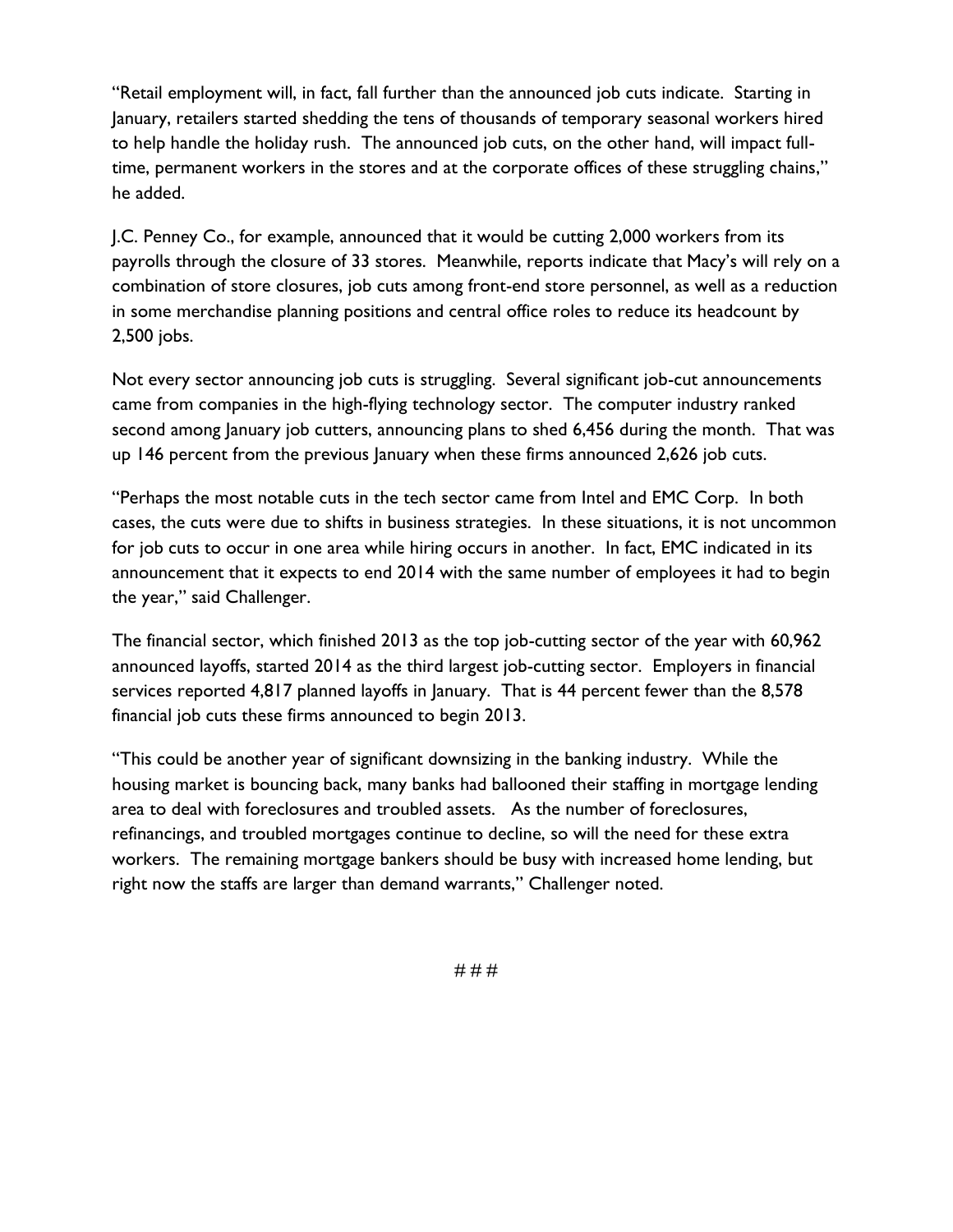#### **TOP FIVE INDUSTRIES Year To Date**

### **2014 2013 Retail** 6,676 **Computer** 6,456 2,629 **Financial** 4,817 8,578 **Transportation** 3,072 2,761 **Health Care/Products** 2,658 2,610

#### **MONTH BY MONTH TOTALS**

|                  | 2014   | 2013    |
|------------------|--------|---------|
| <b>January</b>   | 45,107 | 40,430  |
| February         |        | 55,356  |
| <b>March</b>     |        | 49,255  |
| <b>April</b>     |        | 38,121  |
| <b>May</b>       |        | 36,398  |
| June             |        | 39,372  |
| July             |        | 37,701  |
| <b>August</b>    |        | 50,462  |
| <b>September</b> |        | 40,289  |
| <b>October</b>   |        | 45,730  |
| <b>November</b>  |        | 45,314  |
| <b>December</b>  |        | 30,623  |
| <b>TOTAL</b>     | 45,107 | 509,051 |

Some reductions are identified by employees as workers who will take early retirement offers or other special considerations to leave the company.

### **LAYOFF LOCATION**

#### **Year To Date**

| California      | 7,608 |
|-----------------|-------|
| <i>Illinois</i> | 5,402 |
| Pennsylvania    | 3,755 |
| Ohio            | 3,737 |
| Texas           | 3,605 |

Listings are identified by the location of the layoff or corporate headquarters as stated in announcement.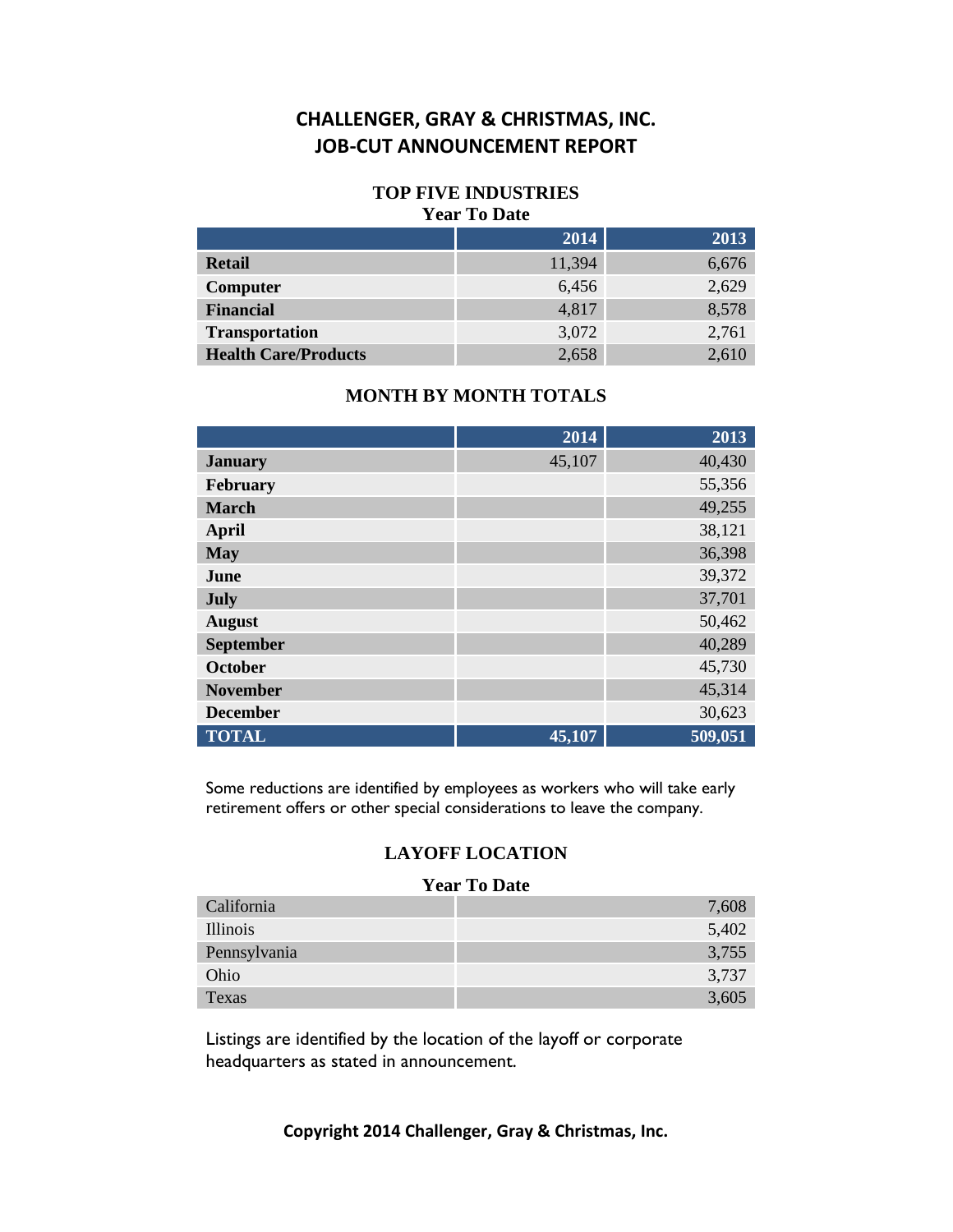### **JOB CUTS BY INDUSTRY**

|                              | 13-Jan | $13 - Dec$ | 14-Jan |
|------------------------------|--------|------------|--------|
| <b>Aerospace/Defense</b>     | 1,457  | 1,091      | 866    |
| <b>Apparel</b>               | 190    |            | 150    |
| <b>Automotive</b>            | 442    | 1,259      | 1,290  |
| <b>Chemical</b>              | 231    | 1,015      | 172    |
| <b>Commodities</b>           | 67     |            | 402    |
| Computer                     | 2,629  | 5,578      | 6,456  |
| <b>Construction</b>          | 153    | 125        | 52     |
| <b>Consumer Products</b>     | 799    | 1,913      | 1,847  |
| <b>Education</b>             | 1,212  | 165        | 215    |
| <b>Electronics</b>           | 500    | 629        | 1,478  |
| <b>Energy</b>                | 538    | 689        | 413    |
| <b>Entertainment/Leisure</b> | 2,068  | 1,079      | 2,423  |
| <b>Financial</b>             | 8,578  | 1,773      | 4,817  |
| Food                         | 3,288  | 1,508      | 1,079  |
| <b>Government</b>            | 1,357  | 1,263      | 1,188  |
| <b>Health Care/Products</b>  | 2,610  | 2,145      | 2,658  |
| <b>Industrial Goods</b>      | 1,517  | 2,470      | 1,429  |
| <b>Insurance</b>             | 100    | 55         | 200    |
| Legal                        | 12     |            | 209    |
| <b>Media</b>                 | 1,275  | 274        | 81     |
| <b>Non-Profit</b>            | 174    | 200        | 124    |
| <b>Pharmaceutical</b>        | 524    | 927        | 906    |
| <b>Real Estate</b>           | 278    |            | 81     |
| <b>Retail</b>                | 6,676  | 2,269      | 11,394 |
| <b>Services</b>              | 188    | 1,289      | 300    |
| <b>Telecommunications</b>    | 619    | 1,540      | 1,805  |
| <b>Transportation</b>        | 2,761  | 1,202      | 3,072  |
| <b>Utility</b>               | 187    | 165        |        |
| <b>TOTAL</b>                 | 40,430 | 30,623     | 45,107 |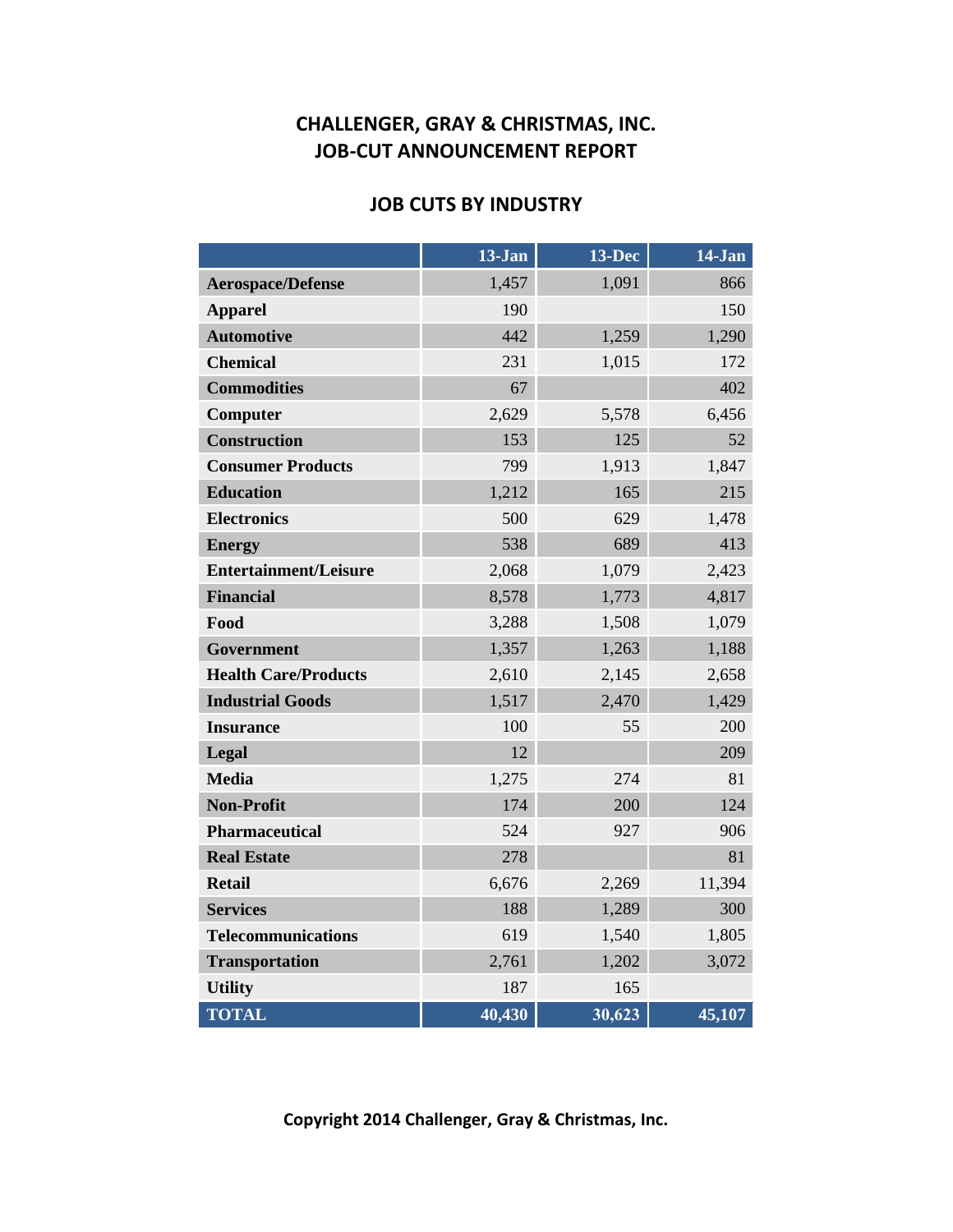#### **JOB CUTS BY REGION, STATE**

| <b>EAST</b>                       | <b>JANUARY</b>          |
|-----------------------------------|-------------------------|
| Pennsylvania                      | 3,755                   |
| <b>New Jersey</b>                 | 2,056                   |
| <b>New York</b>                   | 1,476                   |
| <b>Massachusetts</b>              | 1,279                   |
| <b>Maryland</b>                   | 665                     |
| Dist. of Columbia                 | 356                     |
| <b>Connecticut</b>                | 125                     |
| <b>New Hampshire</b>              | 60                      |
| <b>Maine</b>                      | 25                      |
| <b>Rhode Island</b>               |                         |
| <b>Delaware</b>                   |                         |
| <b>Vermont</b>                    |                         |
|                                   |                         |
| <b>TOTAL</b>                      | 9,797                   |
|                                   |                         |
| <b>MIDWEST</b><br><b>Illinois</b> | <b>JANUARY</b><br>5,402 |
| Ohio                              | 3,737                   |
| <b>Minnesota</b>                  | 2,309                   |
| Michigan                          | 2,013                   |
| <b>Indiana</b>                    | 951                     |
| <b>Kansas</b>                     | 584                     |
| <b>Wisconsin</b>                  | 286                     |
| Iowa                              | 141                     |

**Copyright 2014 Challenger, Gray & Christmas, Inc.**

**Missouri** 30

**TOTAL 15,516**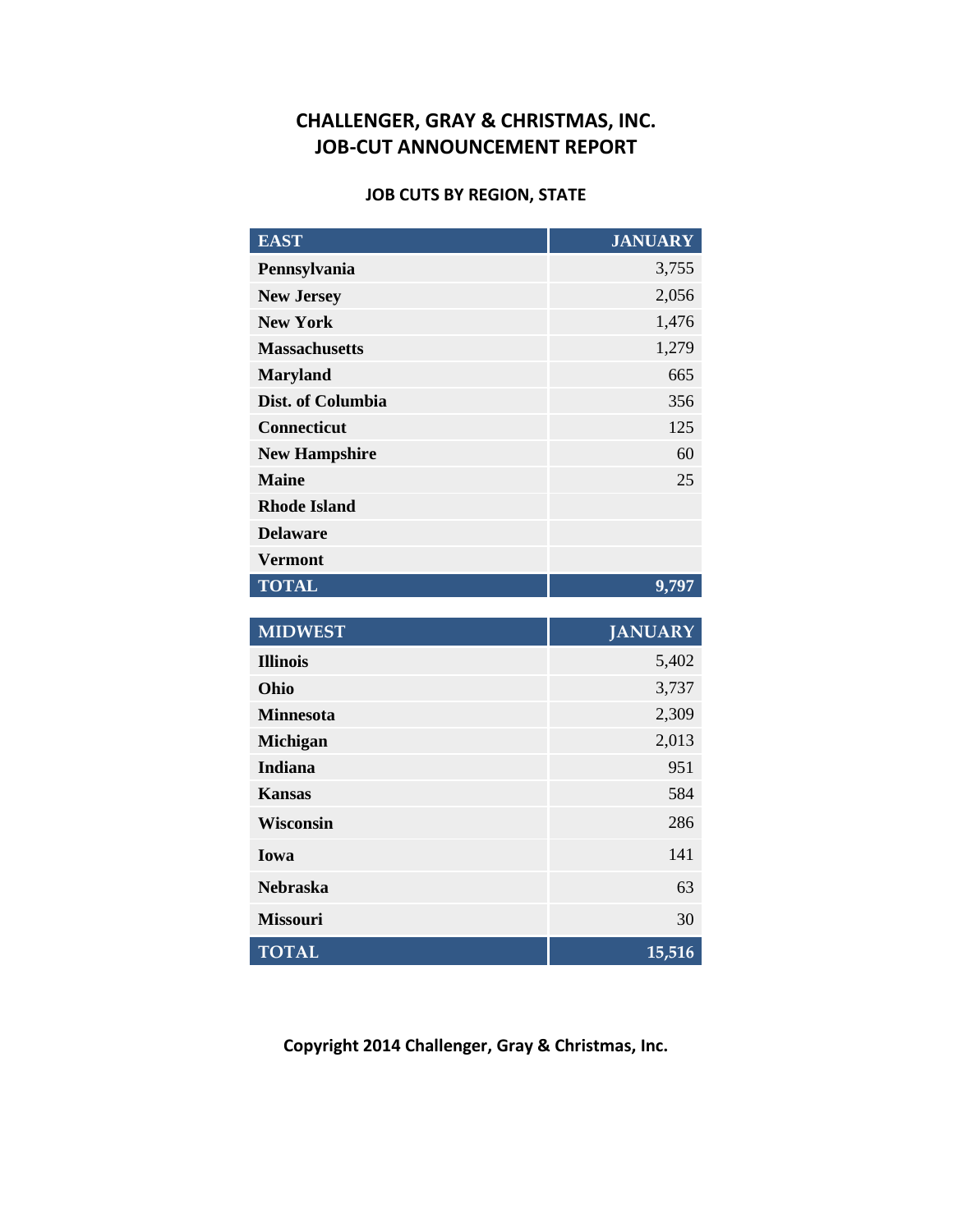# **JOB CUTS BY REGION, STATE**

| <b>WEST</b>          | <b>JANUARY</b> |
|----------------------|----------------|
| California           | 7,608          |
| <b>Texas</b>         | 3,605          |
| <b>Idaho</b>         | 549            |
| Colorado             | 417            |
| <b>Oklahoma</b>      | 375            |
| <b>Nevada</b>        | 244            |
| <b>Alaska</b>        | 200            |
| Hawaii               | 170            |
| Washington           | 162            |
| Oregon               | 123            |
| <b>Utah</b>          | 70             |
| <b>New Mexico</b>    | 50             |
| <b>Montana</b>       | 9              |
| <b>Arizona</b>       |                |
| Wyoming              |                |
| <b>South Dakota</b>  |                |
| <b>North Dakota</b>  |                |
| <b>TOTAL</b>         | 13,582         |
| <b>SOUTH</b>         | <b>JANUARY</b> |
| <b>Arkansas</b>      | 2,300          |
| Florida              | 812            |
| <b>Alabama</b>       | 691            |
| <b>Mississippi</b>   | 555            |
| <b>Kentucky</b>      | 453            |
| <b>Tennessee</b>     | 434            |
| N. Carolina          | 309            |
| S. Carolina          | 200            |
| <b>Virginia</b>      | 180            |
| Louisiana            | 150            |
| <b>West Virginia</b> | 128            |
| Georgia              |                |
| <b>TOTAL</b>         | 6,212          |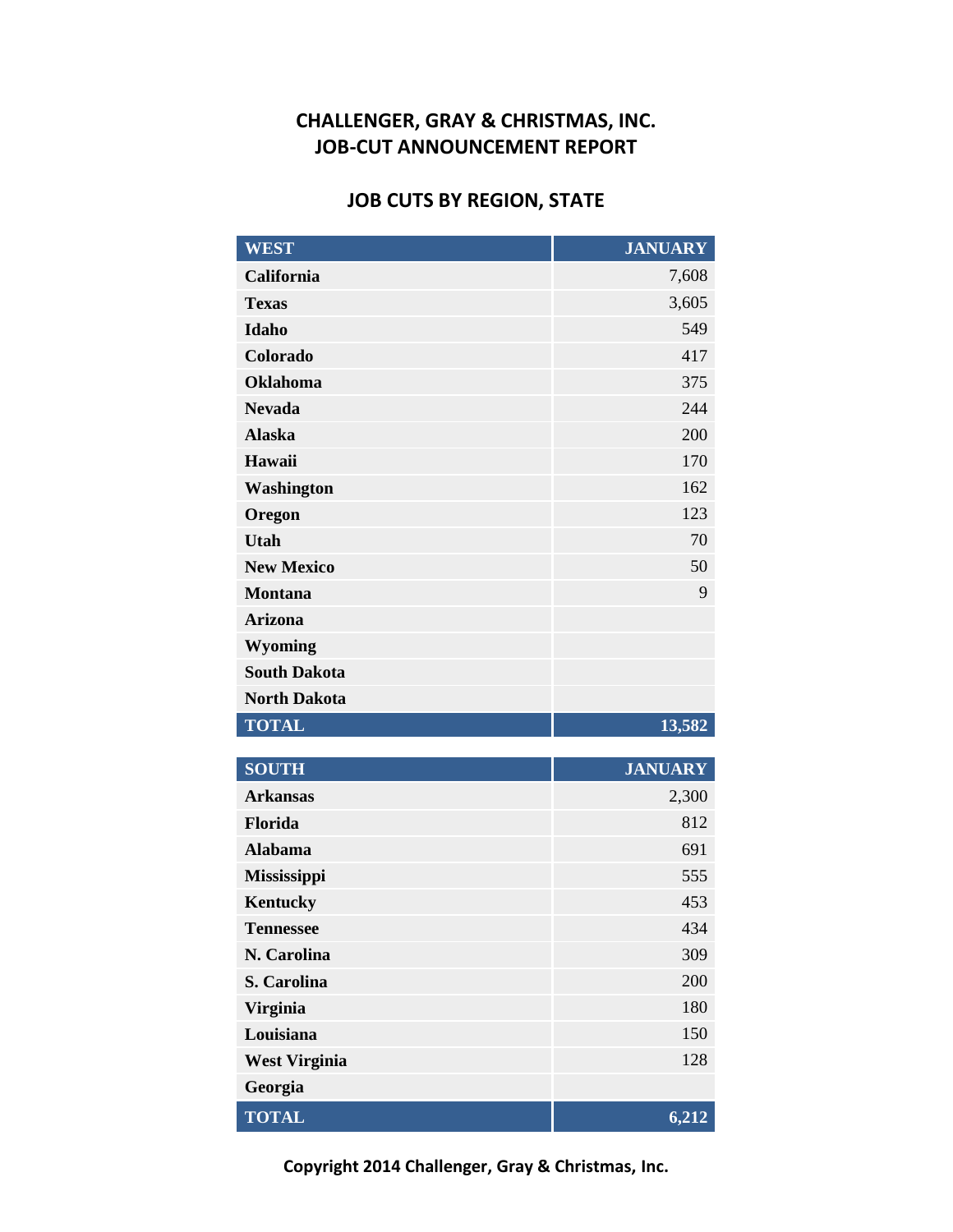# **CHALLENGER, GRAY & CHRISTMAS, INC. JOB-CUT ANNOUNCEMENT REPORT JOB CUTS BY REASON**

| REASON                      | <b>JANUARY</b> |
|-----------------------------|----------------|
| Restructuring               | 21,080         |
| Closing                     | 9,596          |
| Cost-Cutting                | 8,999          |
| <b>Voluntary Severance</b>  | 2,532          |
| Outsourcing                 | 645            |
| <b>Demand Downturn</b>      | 513            |
| Merger/Acquisition          | 420            |
| <b>Health Reform</b>        | 392            |
| <b>Economic Conditions</b>  | 298            |
| Loss of Contract            | 288            |
| Relocation                  | 132            |
| <b>Natural Disaster</b>     | 95             |
| Legal Trouble               | 50             |
| <b>Technological Update</b> | 47             |
| Bankruptcy                  | 20             |
| <b>TOTAL</b>                | 45,107         |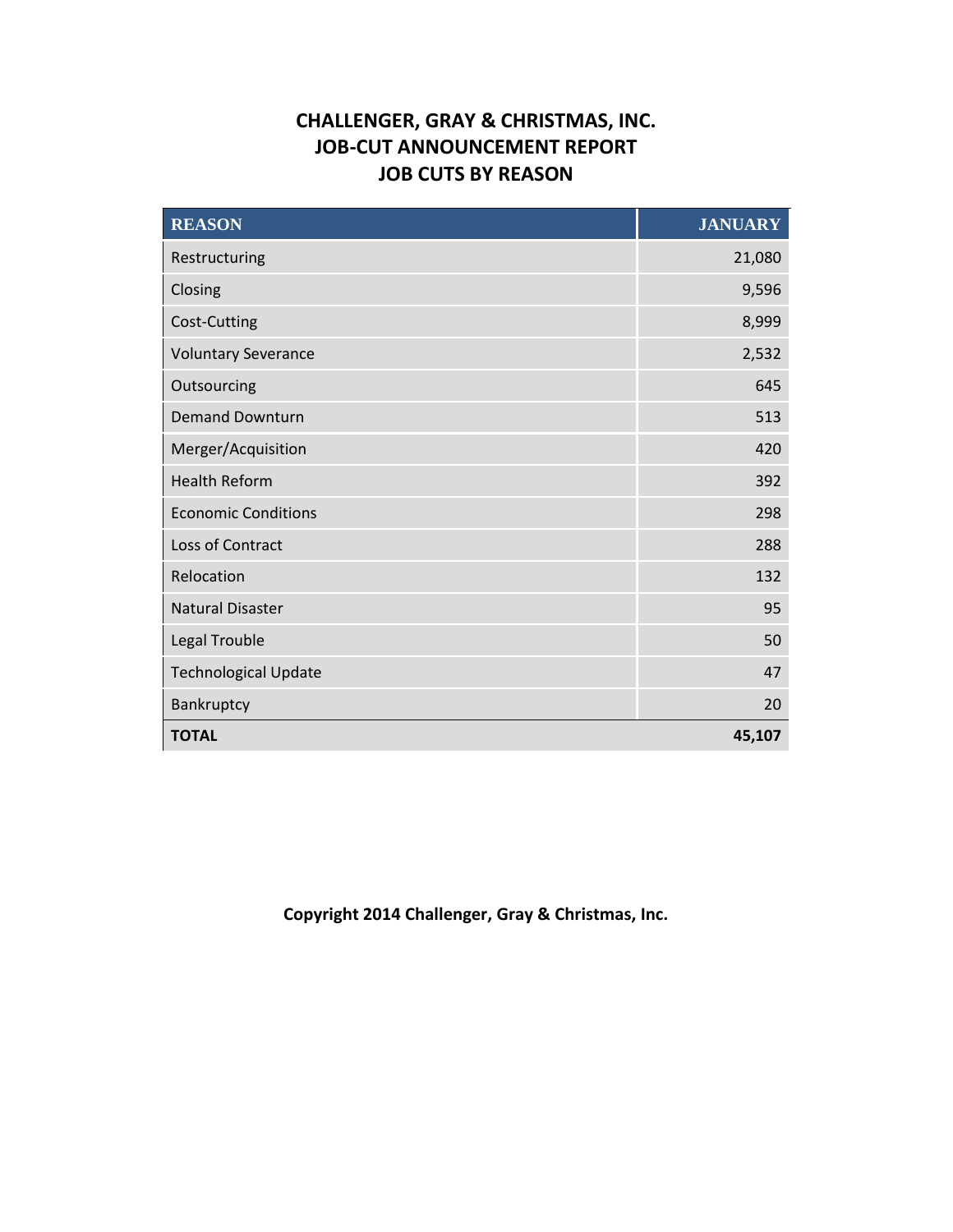#### **QUARTER-BY-QUARTER**

|            | Q1      | Q2      | Q3      | Q <sub>4</sub> | <b>TOTAL</b> |
|------------|---------|---------|---------|----------------|--------------|
| 1989       | 9,850   | 10,100  | 24,085  | 67,250         | 111,285      |
| 1990       | 107,052 | 87,686  | 49,104  | 72,205         | 316,047      |
| 1991       | 110,056 | 76,622  | 147,507 | 221,107        | 555,292      |
| 1992*      | 110,815 | 85,486  | 151,849 | 151,850        | 500,000      |
| 1993       | 170,615 | 84,263  | 194,486 | 165,822        | 615,186      |
| 1994       | 192,572 | 107,421 | 117,706 | 98,370         | 516,069      |
| 1995       | 97,716  | 114,583 | 89,718  | 137,865        | 439,882      |
| 1996       | 168,695 | 101,818 | 91,784  | 114,850        | 477,147      |
| 1997       | 134,257 | 51,309  | 95,930  | 152,854        | 434,350      |
| 1998       | 139,140 | 131,303 | 161,013 | 246,339        | 677,795      |
| 1999       | 210,521 | 173,027 | 173,181 | 118,403        | 675,132      |
| 2000       | 141,853 | 81,568  | 168,875 | 221,664        | 613,960      |
| 2001       | 406,806 | 370,556 | 594,326 | 585,188        | 1,956,876    |
| 2002       | 478,905 | 292,393 | 269,090 | 426,435        | 1,466,823    |
| 2003       | 355,795 | 274,737 | 241,548 | 364,346        | 1,236,426    |
| 2004       | 262,840 | 209,895 | 251,585 | 315,415        | 1,039,735    |
| 2005       | 287,134 | 251,140 | 245,378 | 288,402        | 1,072,054    |
| 2006       | 255,878 | 180,580 | 202,771 | 200,593        | 839,822      |
| 2007       | 195,986 | 197,513 | 194,095 | 180,670        | 768,264      |
| 2008       | 200,656 | 275,292 | 287,142 | 460,903        | 1,223,993    |
| 2009       | 578,510 | 318,165 | 240,233 | 151,122        | 1,288,030    |
| 2010       | 181,183 | 116,494 | 113,595 | 118,701        | 529,973      |
| 2011       | 130,749 | 115,057 | 233,258 | 127,018        | 606,082      |
| 2012       | 143,094 | 139,997 | 102,910 | 137,361        | 523,362      |
| 2013       | 145,041 | 113,891 | 128,452 | 121,667        | 509,051      |
| <b>AVG</b> | 208,629 | 158,436 | 182,785 | 212,303        |              |

\*Estimate based on half-year total. Challenger began tracking job-cut data in 1993. Before that, it was tabulated by an independent newsletter no longer published.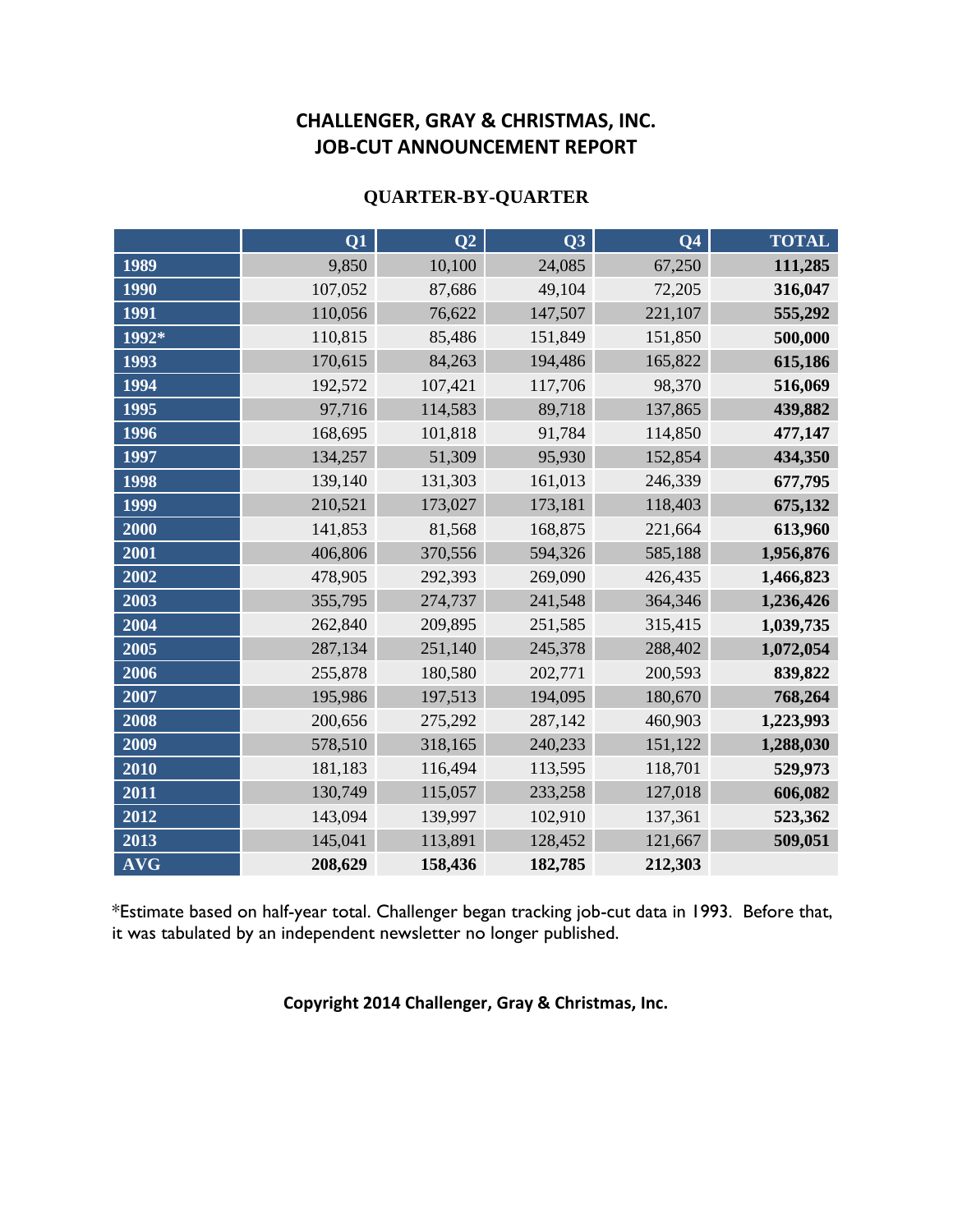### **ANNOUNCED HIRING PLANS Monthly Totals**

|                  | 2014  | 2013    | 2012    | 2011    |
|------------------|-------|---------|---------|---------|
| <b>January</b>   | 6,312 | 60,585  | 7,568   | 29,492  |
| February         |       | 92,372  | 10,720  | 72,581  |
| <b>March</b>     |       | 8,115   | 12,390  | 10,869  |
| <b>April</b>     |       | 9,322   | 11,794  | 59,648  |
| <b>May</b>       |       | 9,618   | 7,722   | 10,248  |
| June             |       | 8,774   | 12,314  | 15,498  |
| July             |       | 9,728   | 10,350  | 10,706  |
| <b>August</b>    |       | 7,662   | 12,079  | 15,201  |
| <b>September</b> |       | 445,617 | 425,683 | 76,551  |
| <b>October</b>   |       | 87,874  | 75,065  | 159,177 |
| <b>November</b>  |       | 14,177  | 28,526  | 63,527  |
| <b>December</b>  |       | 11,362  | 16,266  | 14,074  |
| <b>TOTAL</b>     |       | 765,206 | 630,477 | 459,971 |